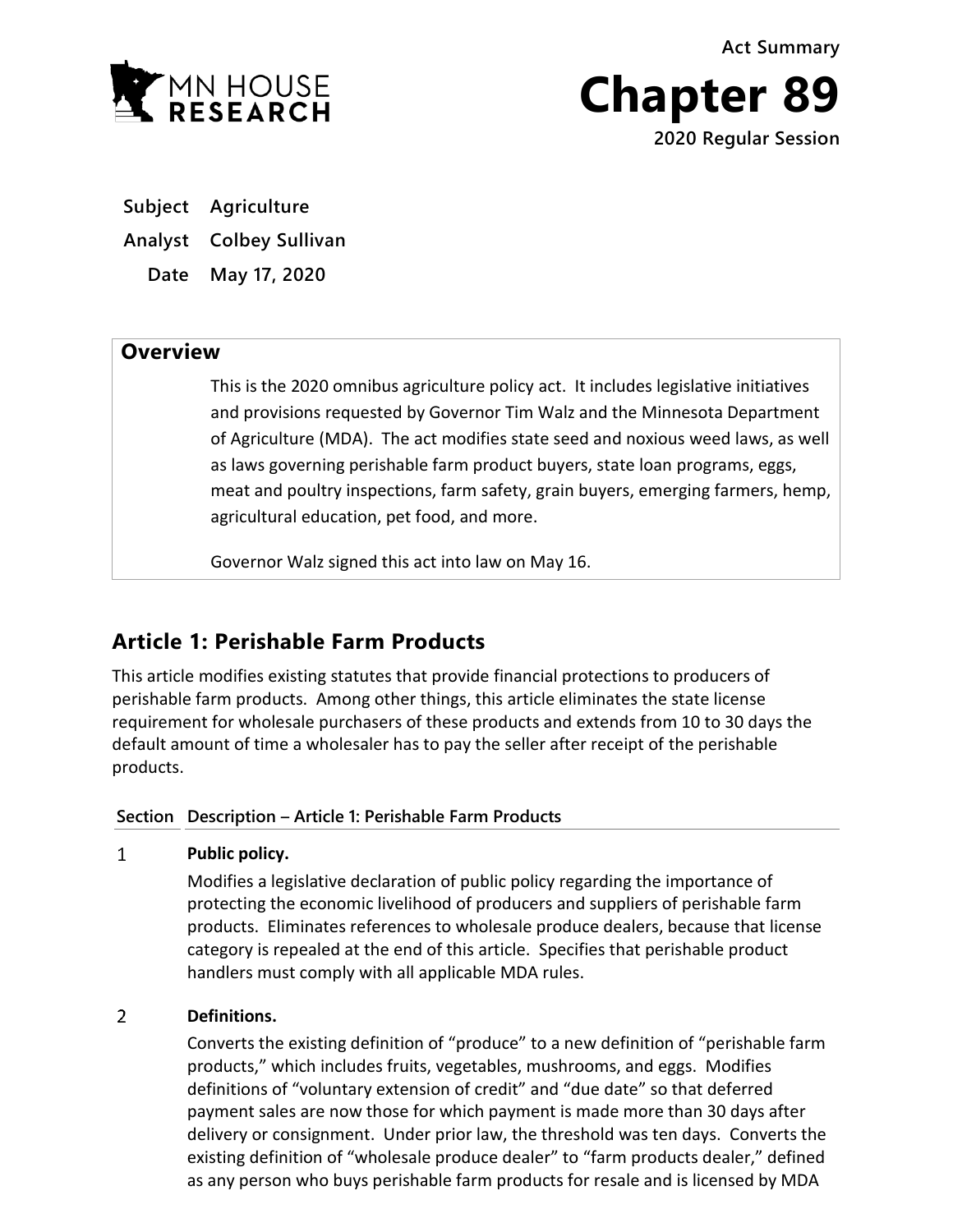# **Section Description – Article 1: Perishable Farm Products**

as a retail food handler, wholesale food handler, wholesale food processor or manufacturer, or a food broker. Defines "person" and certain other terms by reference to existing statutory food industry definitions.

#### 3 **Brokers.**

Makes conforming terminology changes to requirements that apply to perishable product dealers who act as a broker between the buyer and seller.

#### $\overline{4}$ **Payments for perishable farm products.**

Makes conforming terminology changes to requirements that apply when there is a contract between a seller and dealer of perishable products. Extends the default payment deadline when a date is not specified in the contract from 10 to 30 days after delivery.

#### 5 **Production and review of information.**

Makes conforming terminology changes to requirements and procedures that apply when MDA is investigating a perishable product dealer.

### 6 **Complaints to commissioner, hearing; action on bond.**

Modifies the origin of damage claims that trigger an MDA investigation from breach of bond to breach of contract between the buyer and seller. Statutory surety bond requirements for perishable product dealers are repealed below.

# $\overline{7}$ **Grades established; inspection.**

Makes conforming terminology changes to language that empowers MDA to grade and inspect perishable products. Allows MDA inspectors to inspect perishable product sales transactions upon request and in the same manner as MDA inspects perishable products for grade, quality, or condition.

#### 8 **Filing brand or label; permit.**

Makes conforming terminology changes to language that authorizes MDA to issue permits for perishable product brands and labels upon request.

### 9 **Inspection certificate.**

Makes conforming terminology changes to language that allows owners, conveyers, and prospective buyers of perishable products to request an MDA inspection of the products.

## 10 **Perishable farm products examination.**

Makes conforming terminology changes to language that require perishable farm product dealers to have MDA inspect products that the dealer believes are spoiled,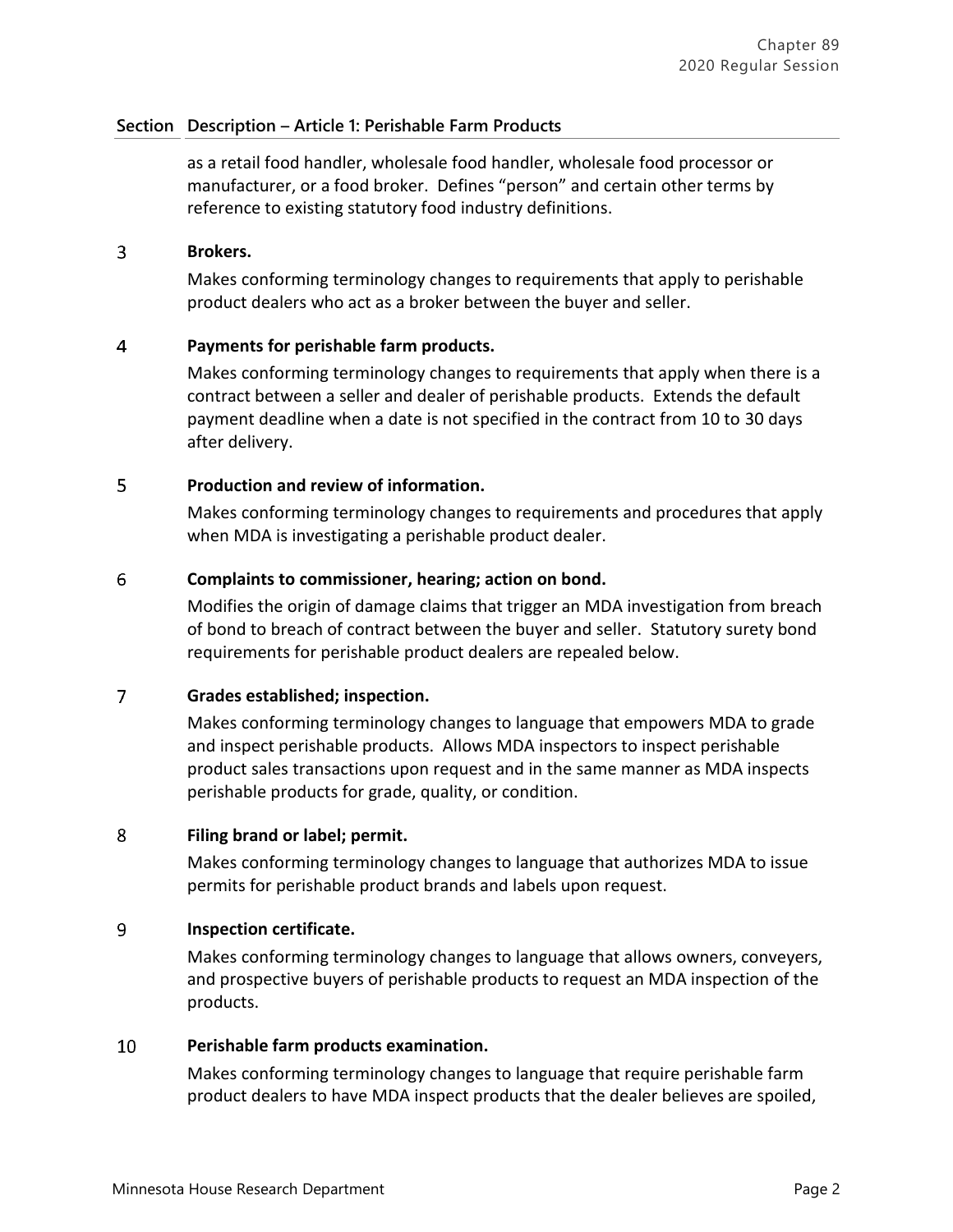# **Section Description – Article 1: Perishable Farm Products**

damaged, unmarketable, or unsatisfactory. States that this inspection requirement does not apply if the parties waive this inspection requirement via contract.

#### 11 **Shipments on consignment.**

Makes conforming terminology changes to requirements that apply when perishable products are shipped to a dealer but title to the product remains with the shipper (i.e., consignment sales). Specifies that the dealer must pay the shipper the net amount due when the shipper provides the required shipment report to the shipper.

#### 12 **Investigation of complaints.**

Makes conforming terminology changes to a statute that authorizes MDA to investigate perishable product complaints. Removes references to the wholesale produce dealer license because that license category is repealed below.

#### 13 **Mediation and arbitration.**

Makes conforming terminology changes to the requirement that perishable product sales contracts provide for the resolution of disputes via mediation or arbitration.

#### 14 **Parent company liability.**

Makes conforming terminology changes to a statute that provides that parent companies are liable for the actions of their subsidiaries who purchase perishable products.

#### 15 **Proceeds.**

Makes conforming terminology changes to the definition of "proceeds" for purposes of a provision providing that a farm product dealer's perishable products, products manufactured from the perishable items, and sales proceeds are held in trust for the benefit of unpaid sellers.

#### 16 **Manufactured farm products.**

Converts the existing definition of "products of produce" to "manufactured farm products" for purposes of a provision providing that a farm product dealer's perishable products, products manufactured from the perishable items, and sales proceeds are held in trust for the benefit of unpaid sellers.

## 17 **Trust assets.**

Makes conforming terminology changes to the definition of "trust assets" for purposes of a provision providing that a farm product dealer's perishable products, products manufactured from the perishable items, and sales proceeds are held in trust for the benefit of unpaid sellers.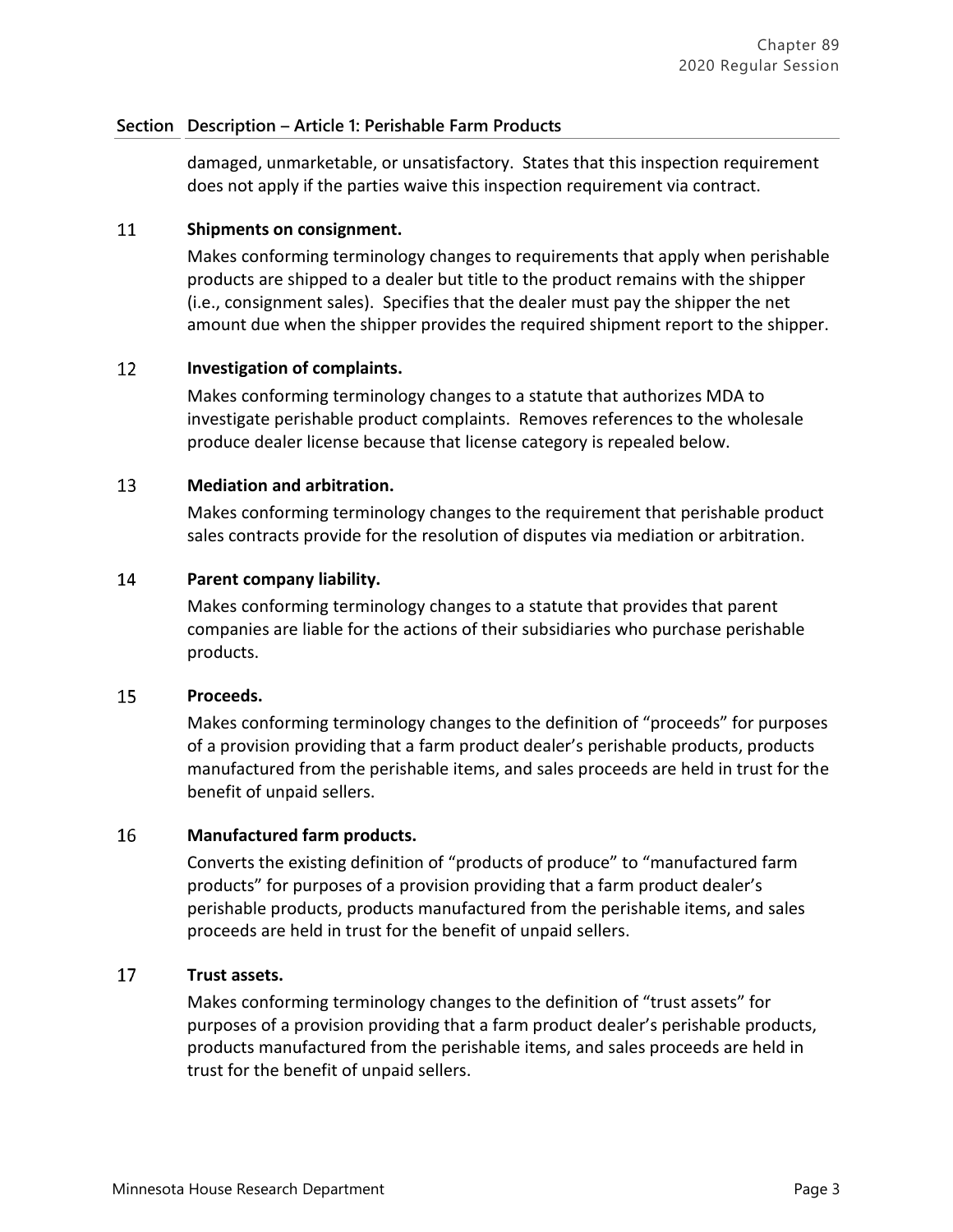# **Section Description – Article 1: Perishable Farm Products**

### 18 **Farm products dealer.**

Converts the existing definition of "wholesale produce dealer" to "farm products dealer" for purposes of a provision providing that a farm product dealer's perishable products, products manufactured from the perishable items, and sales proceeds are held in trust for the benefit of unpaid sellers.

#### 19 **Farm products dealers' trust.**

Makes conforming terminology changes to the statute providing that a farm product dealer's perishable products, products manufactured from the perishable items, and sales proceeds are held in trust for the benefit of unpaid sellers.

#### 20 **Prohibited acts.**

Removes references to wholesaler license and bond requirements, which are repealed below. Makes conforming terminology changes. Establishes a misdemeanor crime for violations of this chapter or associated MDA rules. Requires prosecuting officers to promptly initiate appropriate court proceedings when MDA reports a violation of this chapter or associated rules to the prosecuting officer.

#### 21 **Repealer.**

Eliminates the following statutes:

- Minn. Stat. § 13.6435, subd. 5: This statute classified financial data submitted to MDA by wholesale produce dealer license applicants and is repealed because the wholesale producer dealer license statutes are repealed in this section.
- Minn. Stat. § 27.03, subd. 1: This statute required a state license and a bond to act as a wholesale produce dealer.
- Minn. Stat. § 27.04: This statute prescribed the application process for wholesale producer dealer licenses.
- Minn. Stat. § 27.041: This statute defined the surety bond requirements for licensed wholesale produce dealers, established wholesale produce dealer license requirements, and created a dedicated account in the Agricultural Fund for the wholesale producer dealer license program.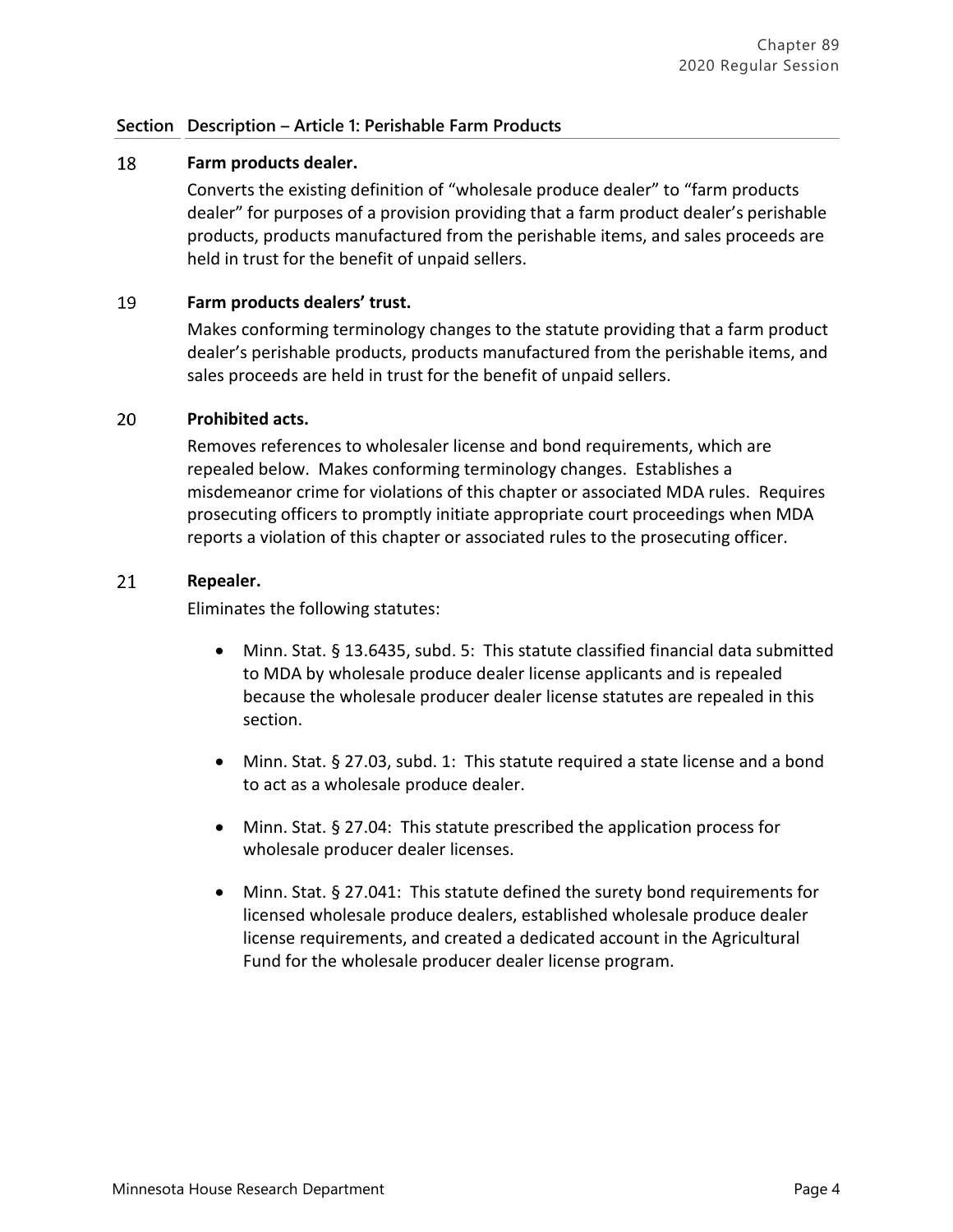# **Article 2: Seed Law**

This article modifies state laws that address noxious weed seeds and creates a Seed Program Advisory Committee to advise the MDA. Among other things, this article changes the regulated entity for purposes of seed labeler permit fees from the "initial" labeler of the seed, to simply the "labeler." It also establishes a zero tolerance for noxious weed seeds in screenings, agricultural seeds, and grains used as animal feed and requires hemp seed labelers to test hemp parent plants for THC at the appropriate developmental stage.

# **Section Description – Article 2: Seed Law**

## $\mathbf{1}$ **Screenings.**

Expands the definition of "screenings" in the 1959 Minnesota Screenings Act to include broken seed used to feed animals. Sections 1 to 7 in this article modify the Minnesota Screenings Act, which regulates those who sell or use weed-seed-infested agricultural seeds, grains, and screenings for animal feed. For purposes of the Minnesota Screenings Act, screenings means chaff, noxious and other weed seeds, inert matter, and other foreign material removed from seeds or grains.

## $\overline{2}$ **Noxious weed seeds.**

Expands the definition of "noxious weed seeds" for purposes of the Minnesota Screenings Act to include weed seeds classified by MDA as prohibited (as well as restricted) noxious weed seeds.

# 3 **Restricted weed seeds.**

Modifies the definition of "restricted weed seeds" for purposes of the Minnesota Screenings Act by eliminating the 90-seed-per-pound regulatory threshold and the existing list of restricted weed species (e.g., buckthorn, Canada thistle, etc.). Empowers MDA to designate restricted weed seeds in consultation with a new Seed Program Advisory Committee. The 90-seed-per-pound regulatory threshold for restricted weed seeds is retained and now appears in section 5.

# $\overline{4}$ **Prohibited noxious weed seeds.**

Defines this new term for purposes of the Minnesota Screenings Act to mean weed seeds that MDA, in consultation with a new Seed Program Advisory Committee, designates as prohibited.

# 5 **Infested feed grain; screenings.**

Makes it unlawful for a person to feed, sell, or transport to a consumer for feeding purposes agricultural grains, seeds, or screenings that contain prohibited weed seeds. Inserts the existing 90 seed/pound regulatory threshold for restricted weed seeds.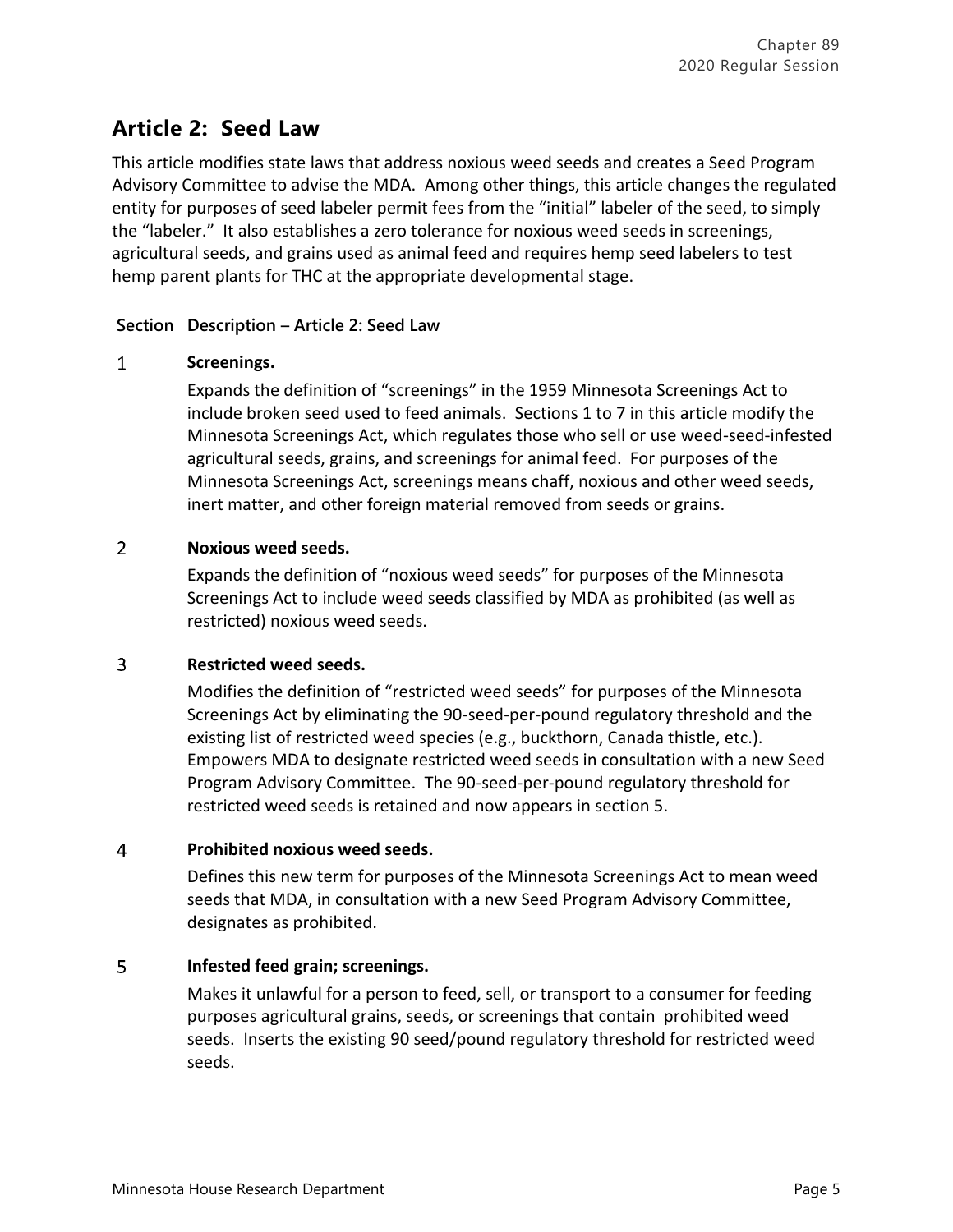# **Section Description – Article 2: Seed Law**

# 6 **Exceptions.**

Provides that weed-seed-infested agricultural seeds, grains, and screenings produced by a farmer and fed to animals on the farmer's own farm are not exempt from the Minnesota Screenings Act if the seeds, grains, or screenings contain prohibited noxious weed seeds.

#### $\overline{7}$ **Enforcement; rulemaking.**

Eliminates language requiring MDA to maintain the state list of restricted noxious weed seeds under the Minnesota Screenings Act via the formal rulemaking process.

#### 8 **Labeler.**

Defines this new term for purposes of the 1983 Minnesota Seed Law as the person whose name and address, or federally-authorized code, appears on the label of agricultural, vegetable, flower, tree, shrub, or any other seed sold in Minnesota. Under this act, labelers, rather than "initial labelers" are now required to obtain permits and pay fees to MDA.

# 9 **Recommended uniform state seed law.**

Defines this new term by reference to the seed law guidelines produced by the Association of American Seed Control Officials.

#### 10 **Hemp seed.**

Requires hemp seed labelers to test hemp parent plants at the appropriate developmental stage and obtain a certificate of analysis showing that the seed's parent hemp plants had a THC concentration of less than 0.3 percent.

#### 11 **Records.**

Establishes that recordkeeping requirements for seed labelers apply to all types of seed subject to labeling requirements under the Minnesota Seed Law. Specifies information that labelers must retain as part of the complete record for each seed lot sold.

### 12 **Seed laboratory.**

Requires MDA to apply specified laboratory tolerances when verifying seed label claims by referring to specific federal regulations and the Recommended Uniform State Seed Law defined above.

#### 13 **Prohibited and restricted seeds.**

Requires MDA to consult the new Seed Program Advisory Committee when determining prohibited and restricted weed seed species. Requires MDA to publish, distribute, and periodically revise an official list of prohibited and restricted noxious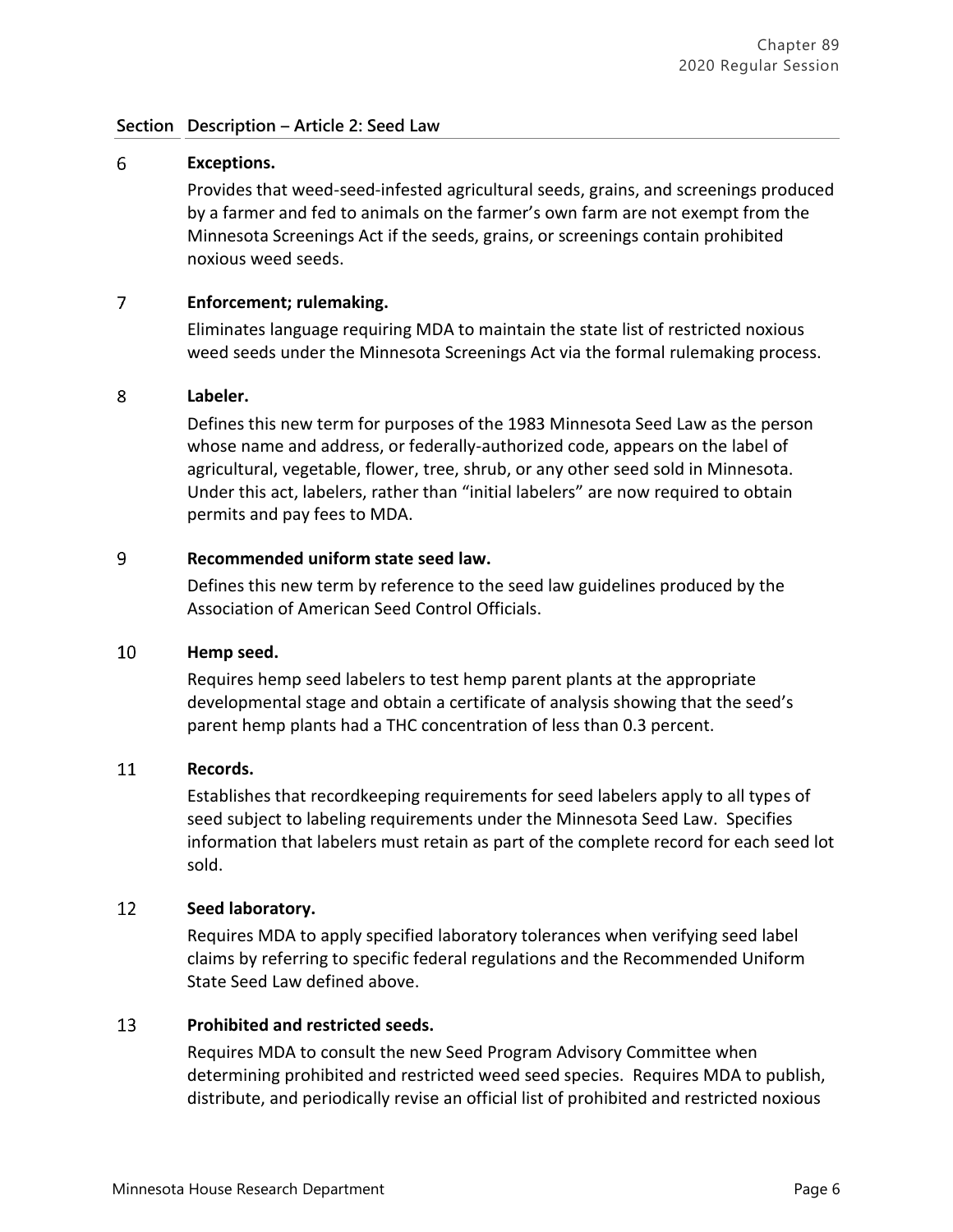# **Section Description – Article 2: Seed Law**

weed seeds. Permits MDA to accept and consider petitions to designate certain weed seeds.

#### 14 **Advisory committee; membership.**

Requires MDA to consult the Seed Program Advisory Committee created in this section. Requires the committee to evaluate plant species and recommend to MDA whether evaluated species should be designated as restricted or prohibited. Requires the committee to reevaluate designated species every three years. Requires the committee to also advise MDA regarding Minnesota Seed Law implementation. Establishes two-year terms and prohibits reimbursement of committee member expenses and payment of per diem. Requires MDA to appoint members who represent specified organizations and industries. Requires the Committee to elect a chair from among its membership.

#### 15 **Miscellaneous violations.**

Prohibits advertising or selling a patented, protected, or proprietary seed variety without permission of the entity that holds the patent or certificate for the intellectual property associated with the seed variety.

#### 16 **Permits; issuance and revocation.**

Specifies what seed sales MDA considers for purposes of setting a seed labeler's permit fee amount. Removes references to the initial labeler. Modifies permit fee categories for labelers of native grass and wildflower seed.

#### 17 **Exemptions.**

Provides that a labeler, as defined above, must obtain a seed fee permit from MDA. Under prior law, initial labelers were required to obtain this permit.

#### 18 **Seed fee permits.**

Requires seed labelers, as defined above, to obtain a permit from MDA and pay the applicable fee. Under prior law, this was required of "initial labelers." Specifies that seed permit fees are based on the initial sale of the seed in Minnesota. Sets the permit fee for hemp seed at 69 cents/hundredweight sold. Sets the fee for native grass and wildflower seed at \$1/hundredweight.

#### 19 **Repealer.**

Repeals Minn. Stat. § 21.81, subd. 12, the definition of "initial labeler," for purposes of state seed law. This article requires "labelers," rather than "initial labelers" to obtain seed permits from MDA.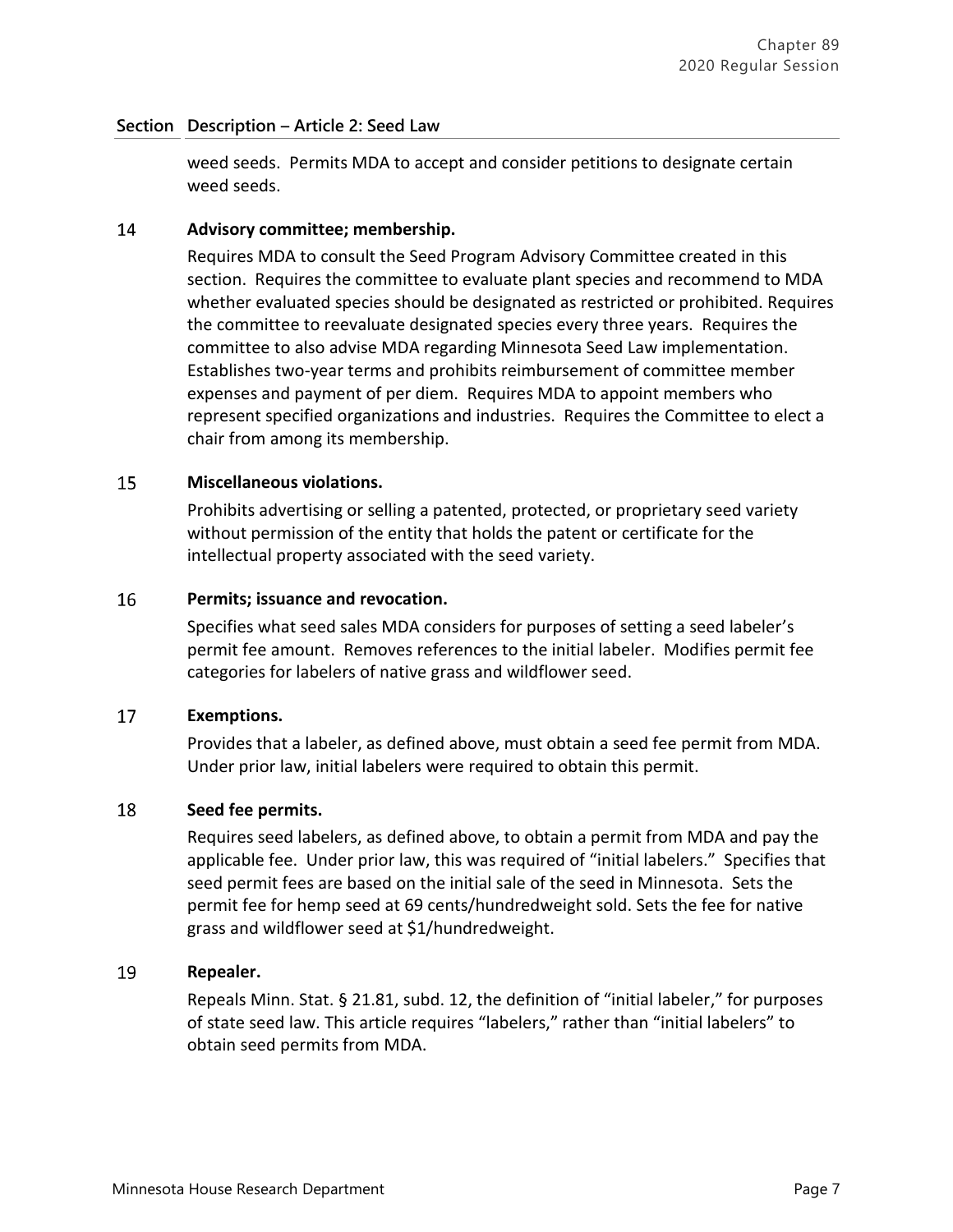# **Article 3: Noxious Weeds**

This article modifies state noxious weed law, including by changing the regulatory categories for noxious weeds and the management plans used to control noxious weeds.

# **Section Description – Article 3: Noxious Weeds**

### $\mathbf{1}$ **Noxious weed management plan.**

Modifies the definition of "noxious weed management plan" by specifying that the plan applies to the location, rather than an area or site, where a noxious weed infestation is found.

## $\overline{2}$ **Noxious weed management site.**

Renames "weed management area" as a "noxious weed management site" for purposes of designated weed management areas created to control or eradicate noxious weeds.

## $\overline{3}$ **Cooperative weed management areas or CWMAs.**

Defines this term for purposes of state noxious weed law as partnership organizations formed to manage invasive plants across jurisdictional and land ownership boundaries.

# $\overline{4}$ **Biological control of plants.**

Defines this term for purposes of state noxious weed law as the use of natural plant enemies to suppress noxious weeds or invasive plants.

#### 5 **Appropriate disposal site.**

Defines this term for purposes of state noxious weed law as a facility that lawfully destroys noxious weeds and their propagating parts.

### 6 **Invasive plant.**

Defines this term for purposes of state noxious weed law as a nonnative species whose existence in the state causes, or could cause, harm.

### $\overline{7}$ **Noxious weed categories.**

Modifies terminology for the existing "prohibited noxious weeds" regulatory category. Modifies the criteria MDA must use to place weeds in the "restricted" category. Provides that specially regulated plants could be nonnative species as well.

#### 8 **Generally.**

Modifies landowner responsibilities to reflect that required management could include actions other than controlling or eradicating the weeds.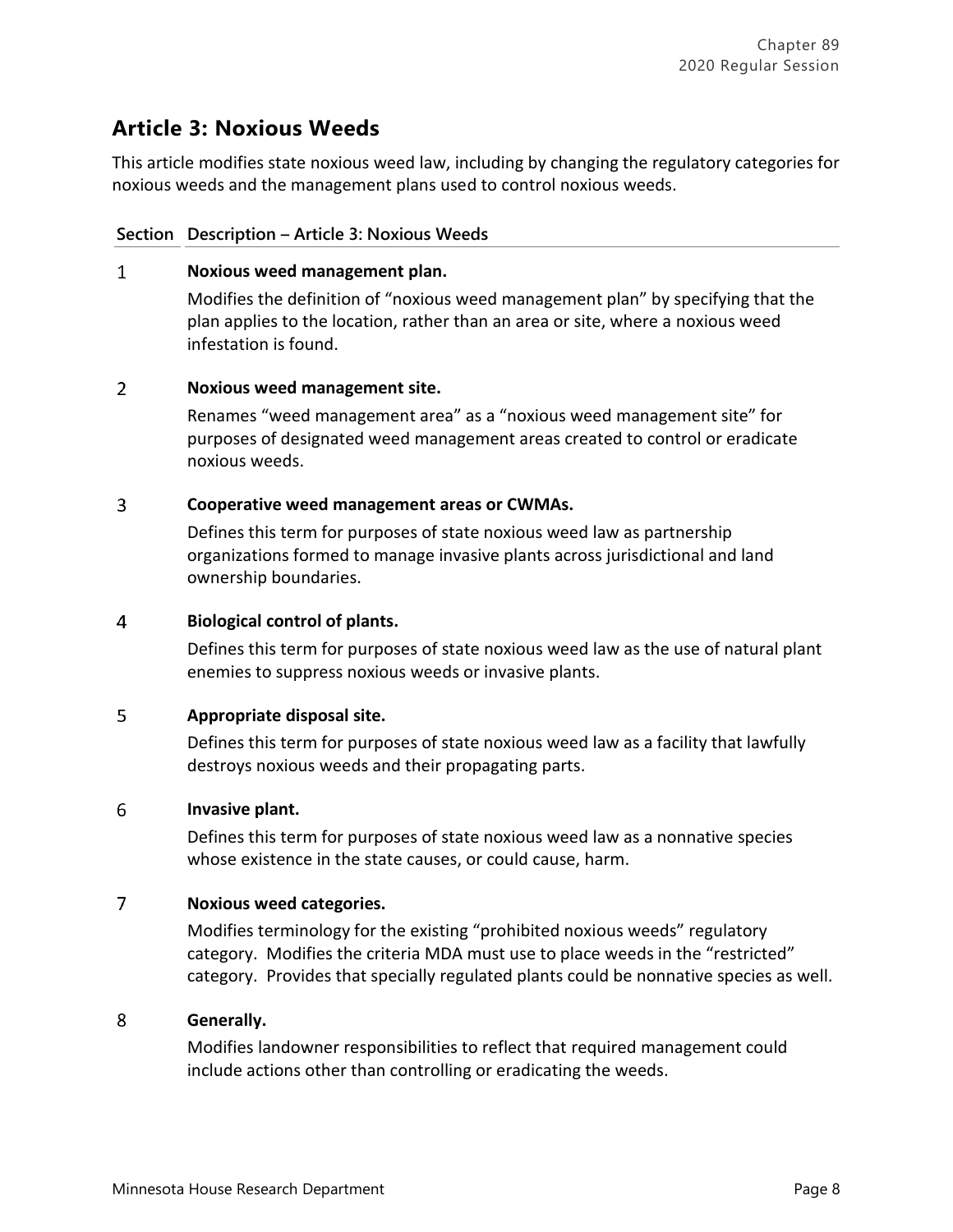# **Section Description – Article 3: Noxious Weeds**

#### 9 **Noxious weed management plan.**

Modifies the name of a weed-control agreement between a landowner and the responsible government unit from "weed control agreement" to "noxious weed management plan," as defined above.

#### 10 **Training for control or eradication of noxious weeds.**

Updates a reference to the head of University of Minnesota Extension.

#### 11 **Prosecution.**

Authorizes MDA or a weed inspector employed by a city or township to initiate court proceedings against a landowner by removing language that previously limited this authority to county inspectors.

#### 12 **Noxious weed management.**

Requires MDA to develop management strategies and criteria for each individually listed noxious weed species, and each category of weed.

#### 13 **Noxious weed education and notification.**

Authorizes MDA to notify appropriate media outlets—previously MDA was required to alert them—when a weed on the eradicate list is confirmed for the first time in a county.

#### 14 **Noxious weed management site.**

Modifies terminology from "weed management area" to "noxious weed management site," consistent with the definition change earlier in this article.

### 15 **Transportation of noxious weed propagating parts.**

States that transporting noxious weed propagating parts without a permit is prohibited. Specifies that a permit is generally required to transport them on a public roadway of any kind. Expands the permit exemption for transportation for the purpose of destroying propagating parts to include transporting to any appropriate disposal site, not just those sites that MDA has approved. Requires a person transporting propagating parts for this purpose to comply with yard waste disposal requirements that differ depending on whether the disposal occurs in a metropolitan county or Greater Minnesota. Requires a permit to possess noxious weed propagating parts for research, education and outreach, or other MDA-approved reasons. Requires transportation permit applicants to agree to follow permit guidelines.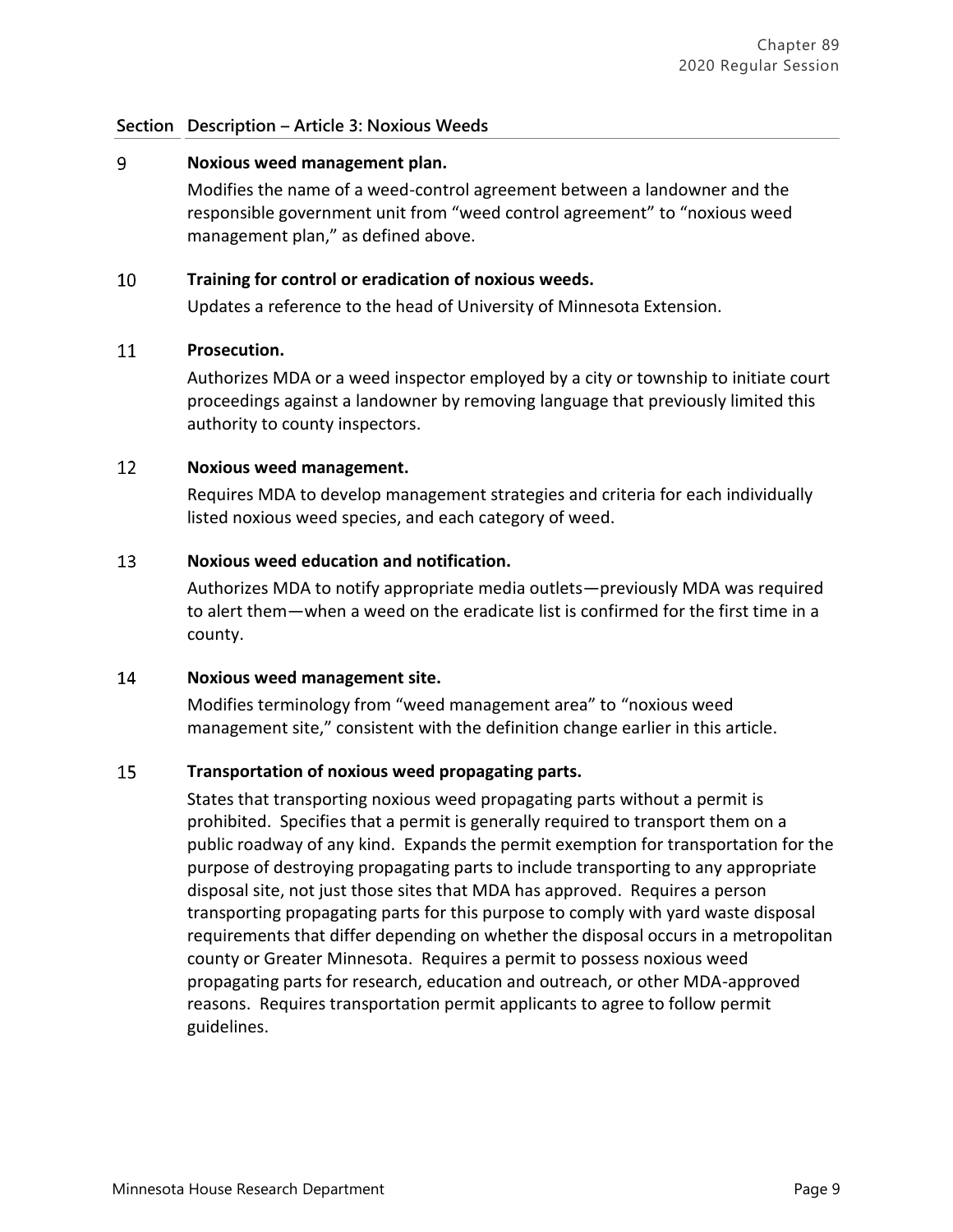# **Section Description – Article 3: Noxious Weeds**

#### 16 **Grant program.**

Modifies terminology from "weed management area" to "noxious weed management site," consistent with the definition change above.

# 17 **Membership.**

Modifies membership of the Noxious Weed Advisory Committee by specifying representation by the University of Minnesota Departments of Agronomy and Forest Resources, townships, and counties.

# **Article 4: Miscellaneous Provisions**

This article modifies or establishes various agriculture policy provisions including those concerning industrial hemp, emerging farmers, loan programs, farm safety, pet food, the Minnesota Agricultural Education Leadership Council, and grain buyers.

# **Section Description – Article 4: Miscellaneous Provisions**

#### $\mathbf{1}$ **Industrial hemp licensing data.**

Modifies a cross-reference in the Minnesota Government Data Practices Act that points to the classification information provided to MDA by hemp license applicants under Minn. Stat. ch. 18K, the Industrial Hemp Development Act.

# $\overline{2}$ **Emerging farmers.**

Requires MDA to periodically convene a working group of stakeholders to advise the agency regarding the development and implementation of programs and initiatives that support emerging farmers. Requires MDA to update the legislature's agriculture committee chairs and minority leads each year. Sets this statute to expire on August 1, 2025.

# 3 **Definitions.**

Modifies the definition of "committed project" for purposes of the Agricultural Best Management Practices Loan Program by removing conditions that (1) the local unit of government has certified the project, and (2) a local lender must have obligated itself to loan money for the project. Expands the list of eligible local lenders to include watershed districts, drainage authorities, townships, and other local units of government with taxing or special assessment authority.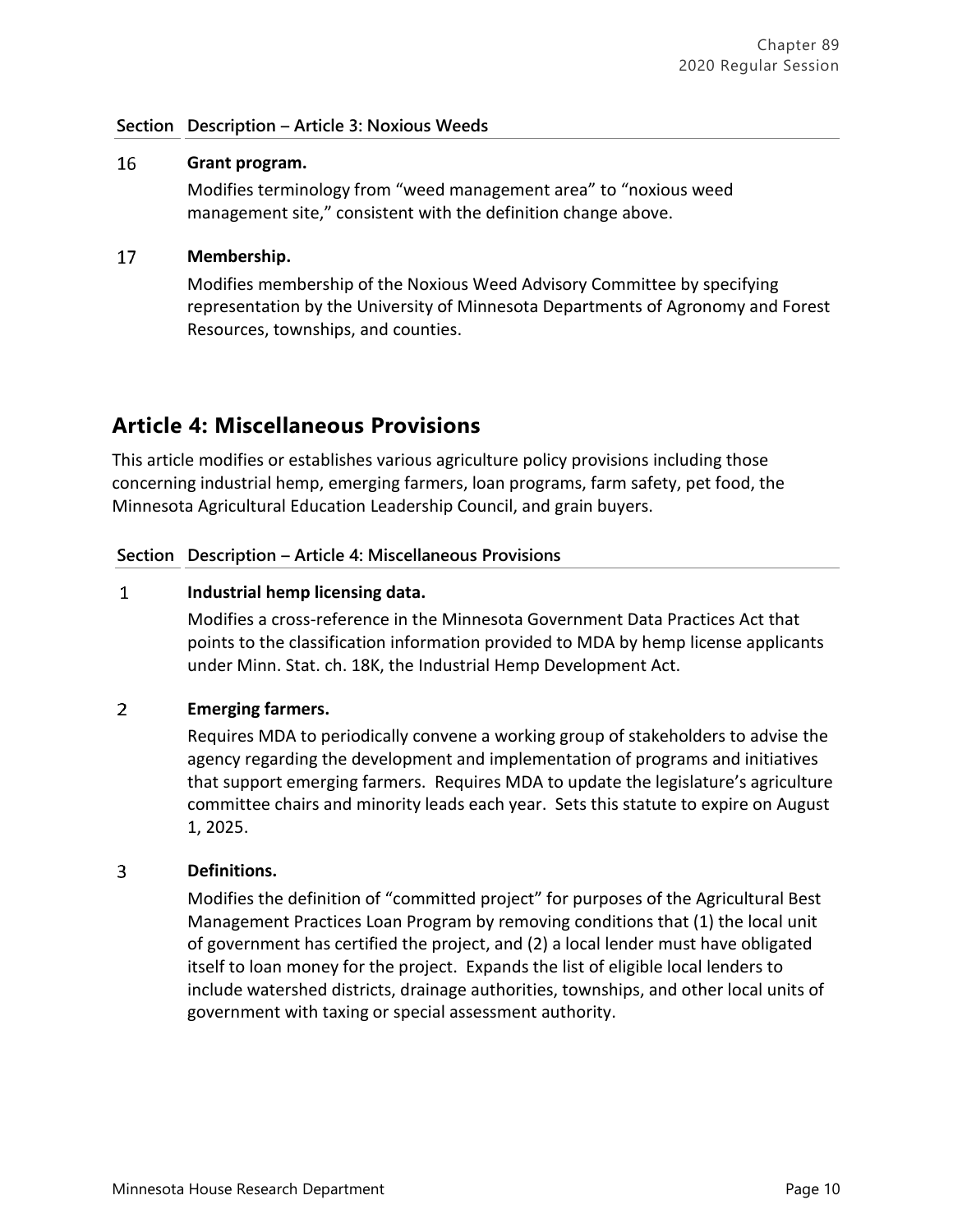# 4 **Uses of funds.**

Specifies that if a law appropriating money for the Agricultural Best Management Practices Loan Program conflicts with the program's statute, the appropriation law governs.

### 5 **Liens against property.**

Expands the applicability of real property liens under the Agricultural Best Management Practices Loan Program to include liens created by loans issued by cities and towns, as well as counties. Specifies that the lien is a special assessment that may be collected in the same manner as other special assessments.

## 6 **Shipment of plant pests and biological control agents.**

Specifies that a permit is not required for interstate shipments of organisms that the United States Department of Agriculture has specified do not require a movement permit. Extends the movement permit requirement to include noxious weeds.

## $\overline{7}$ **Applicant.**

Defines this term for purposes of the Industrial Hemp Development Act to mean an individual or entity that applies to MDA for a hemp license.

# 8 **Authorized representative.**

Defines this term for purposes of the Industrial Hemp Development Act to mean an individual authorized by a hemp licensee to make license changes or share data.

# 9 **Entity.**

Defines this term for purposes of the Industrial Hemp Development Act and hemp licensing.

#### 10 **Processing.**

Defines this term for purposes of the Industrial Hemp Development Act to mean rendering by refinement, but not sorting, grading, baling, harvesting, or other typical farm operations.

#### 11 **Processing location.**

Defines this term for purposes of the Industrial Hemp Development Act to mean any processing location registered with, and approved by, MDA.

#### 12 **Processor.**

Defines this term for purposes of the Industrial Hemp Development Act as any person or business that converts raw hemp into a product.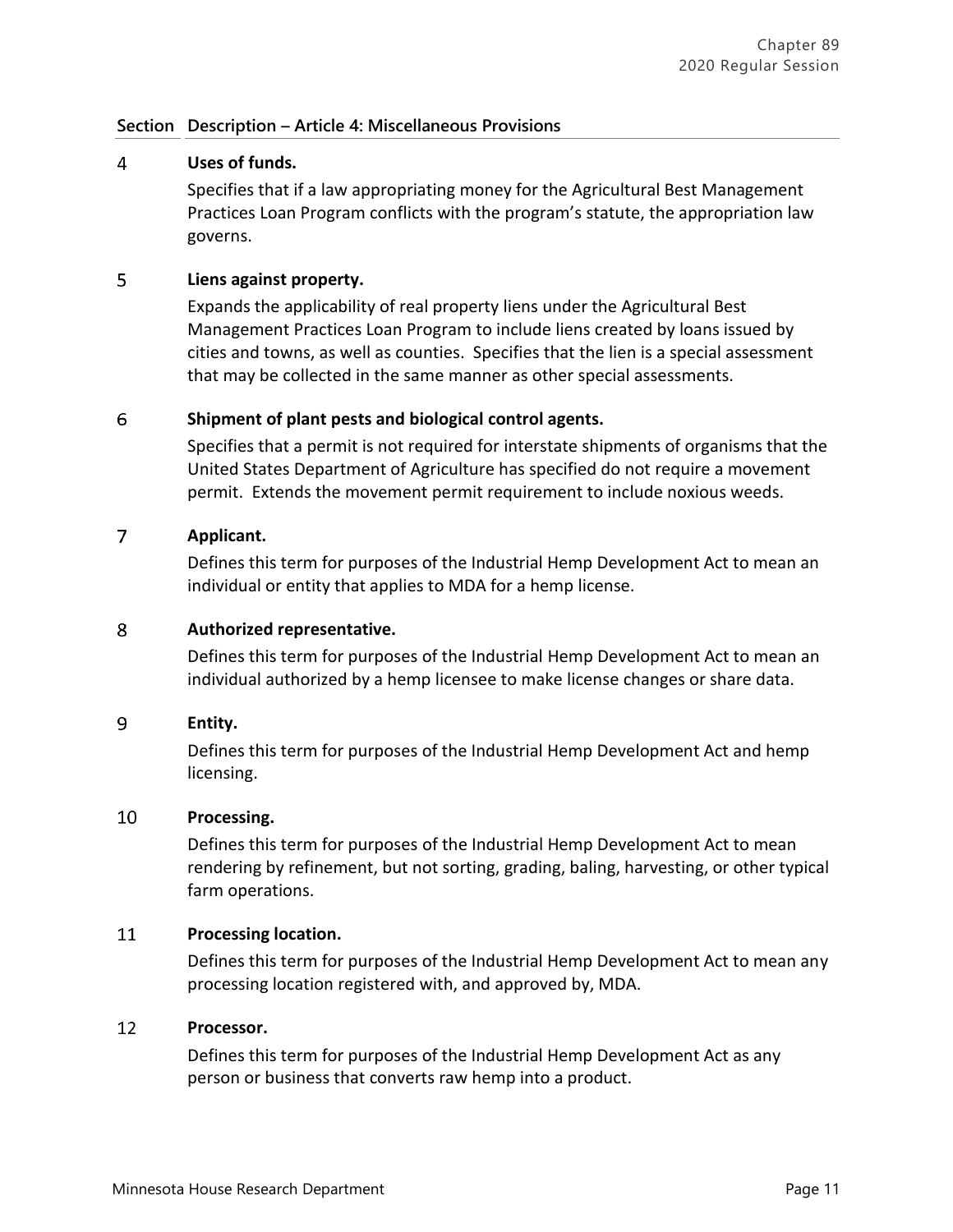### 13 **Requirement; issuance; presumption.**

Requires a person to obtain a hemp license from MDA before (1) growing hemp for research purposes, and (2) processing industrial hemp for commercial purposes. Requires those applying for a grower license to submit to MDA all information required under the United States Department of Agriculture's hemp production regulations. Requires those applying for a processing license to provide specified information plus any other information required by MDA. Provides that a licensee is responsible for complying with hemp license requirements irrespective of the acts or omissions of the licensee's authorized representatives. Establishes a presumption that a person licensed by MDA to grow hemp for research purposes is in fact growing hemp for research purposes.

#### 14 **Federal requirements.**

Requires each processor license applicant to demonstrate to MDA's satisfaction that the applicant has satisfied applicable federal hemp processing requirements.

#### 15 **Industrial hemp licensing data classification.**

Classifies as private or nonpublic certain data provided to MDA by industrial hemp licensees and license applicants, which generally prohibits MDA from releasing this information to the public. Authorizes MDA to release the data in certain circumstances.

#### 16 **Industrial hemp licensing data security and auditing.**

Requires MDA to establish written procedures ensuring that only authorized individuals have access to classified hemp data. Requires MDA to maintain an audit trail that identifies all queries and responses concerning this classified data. Requires MDA to immediately revoke the authorization of any individual who willfully violates state or federal data practices laws. Requires MDA to report to law enforcement anyone who willfully gains unauthorized access. Requires MDA to provide a copy of the audit trail to the Department of Administration and certain legislators and a joint House-Senate data practices commission each odd-numbered year.

#### 17 **Rulemaking.**

Requires MDA to adopt rules governing hemp processors. Provides that MDA's authority to adopt these rules does not expire 18 months after enactment of the law that required MDA to adopt hemp rules, but instead expires on June 30, 2022.

#### 18 **Adoption.**

Adopts the Association of American Feed Control Officials' Model Pet and Specialty Pet Food Regulation as Minnesota's official pet and specialty pet food rules.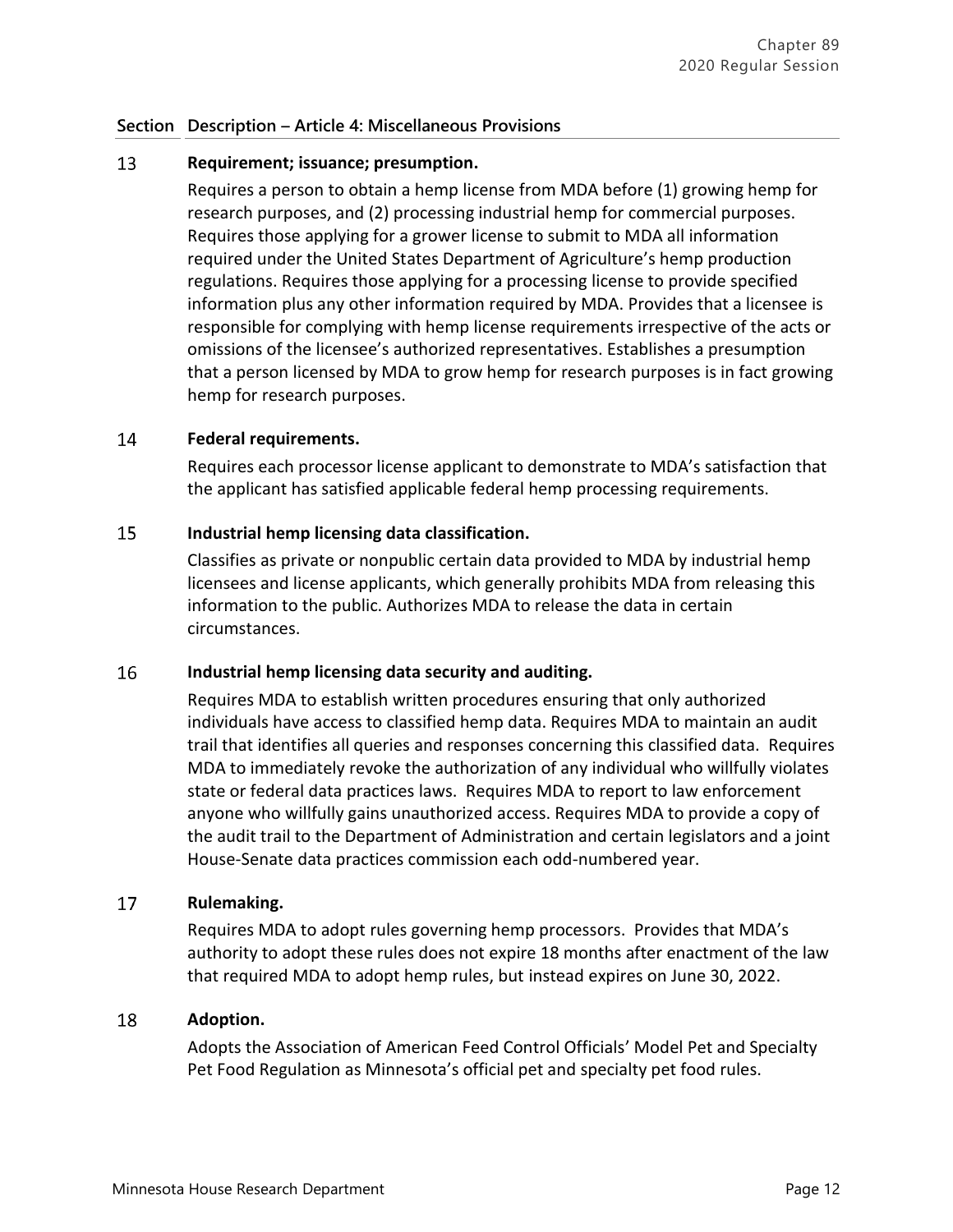### 19 **Notice; public comment.**

Provides that if the Association of American Feed Control Officials revises the Model Pet and Specialty Pet Food Regulation, said revisions are automatically adopted in Minnesota unless MDA specifically determines otherwise.

#### 20 **Custom processor.**

Links the definition of "custom processor" for purposes of food handler licensing to a similar definition in state meat and poultry inspection law.

#### 21 **Egg temperature.**

Allows egg retailers to hold eggs at up to 45 degrees Fahrenheit, rather than 41. Eliminates language that grandfathered-in egg equipment in use prior to August 1, 1991.

#### $22$ **Meat food product; poultry food product.**

Expands the definition of meat food product and poultry food product for purposes of state meat and poultry inspection law to include wild game or fowl.

# 23 **Prohibitions.**

Allows a person to give away custom-processed, noninspected deer, wild game, and fowl via donation or gift.

#### 24 **Inspection.**

Specifies that meat and poultry inspection requirements do not apply to customprocessed animals, wild game, or fowl, but the meat must be identified and handled as required by MDA.

#### 25 **Loans.**

Doubles the maximum loan amount under the Rural Finance Authority's Pilot Agricultural Microloan Program from \$10,000 to \$20,000.

#### 26 **Minnesota Agricultural Education Leadership Council.**

Modifies the membership of the Minnesota Agricultural Education Leadership Council (MAELC). Reduces total council membership from 17 to 16 by eliminating the representative of the Minnesota Private Colleges Council. Modifies qualifications for one council position by eliminating reference to the chair of the University of Minnesota agricultural education program; provides that going forward this position will be filled by a person representing an agricultural education program at a higher education institution. Updates obsolete references to certain organizations that must be represented on the council. Deletes obsolete committee names and replaces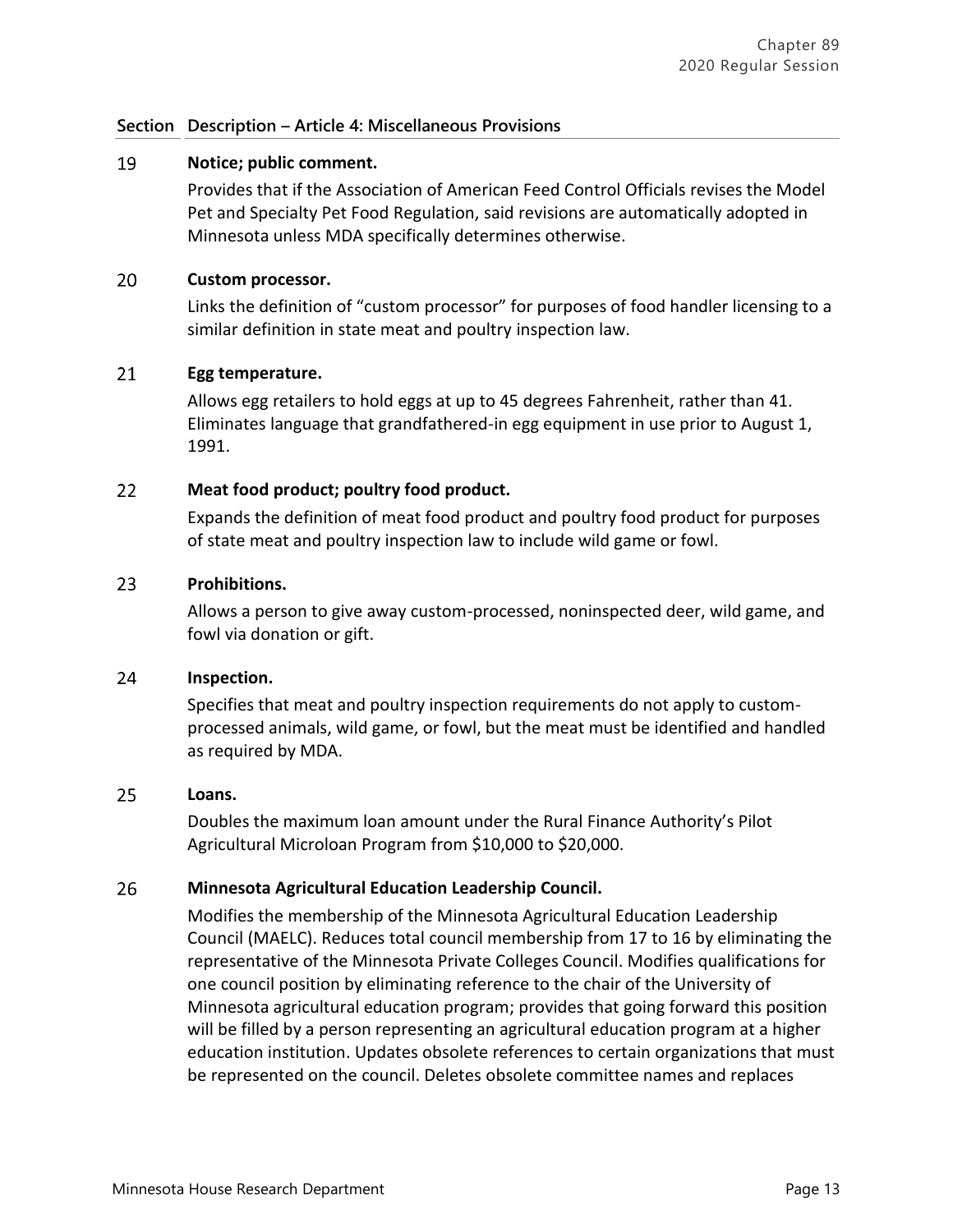them with general references to the legislature's agriculture and education committees. Replaces "agriculture" with "agricultural" in multiple places.

27 **Agricultural education grant program.**

Technical, MAELC conforming changes.

- 28 **Minnesota Center for Agricultural Education.** Technical, MAELC conforming changes.
- 29 **Resource, magnet, and outreach programs.** Technical, MAELC conforming changes

#### 30 **Grain.**

Defines this term for purposes of MDA's grain buyer licensing program to mean products commonly referred to as grain and other products ordinarily stored in grain warehouses.

## 31 **Oral contracts.**

Provide additional time (30 days, instead of 10 under prior law) for licensed grain buyers to provide written confirmation to farmers or others who sell their grain to the buyer and orally elect to defer payment until a later date (i.e., enter into an oral "voluntary extension of credit contract").

#### $32<sup>2</sup>$ **Contracts reduced to writing.**

Provides additional time (30 days, instead of 10 under prior law) for licensed grain buyers to reduce a voluntary extension of credit contract to writing, mail or give it to the seller, and have the contract signed by both buyer and seller.

# 33 **Veterinarian immunity.**

Provides civil and criminal penalty immunity to a licensed veterinarian who in good faith and in the normal course of business reports suspected animal cruelty to law enforcement. Specifies an effective date of August 1, 2020, and prospective applicability.

# 34 **Agriculture, bioenergy, and bioproduct advancement.**

Modifies the Laws 2019 appropriation for the Agriculture Growth, Research, and Innovation (AGRI) program at MDA to specify that the \$5 million allocation for innovative soybean processing and research is to be used for a facility at the Ag Innovation Campus (in Crookston).